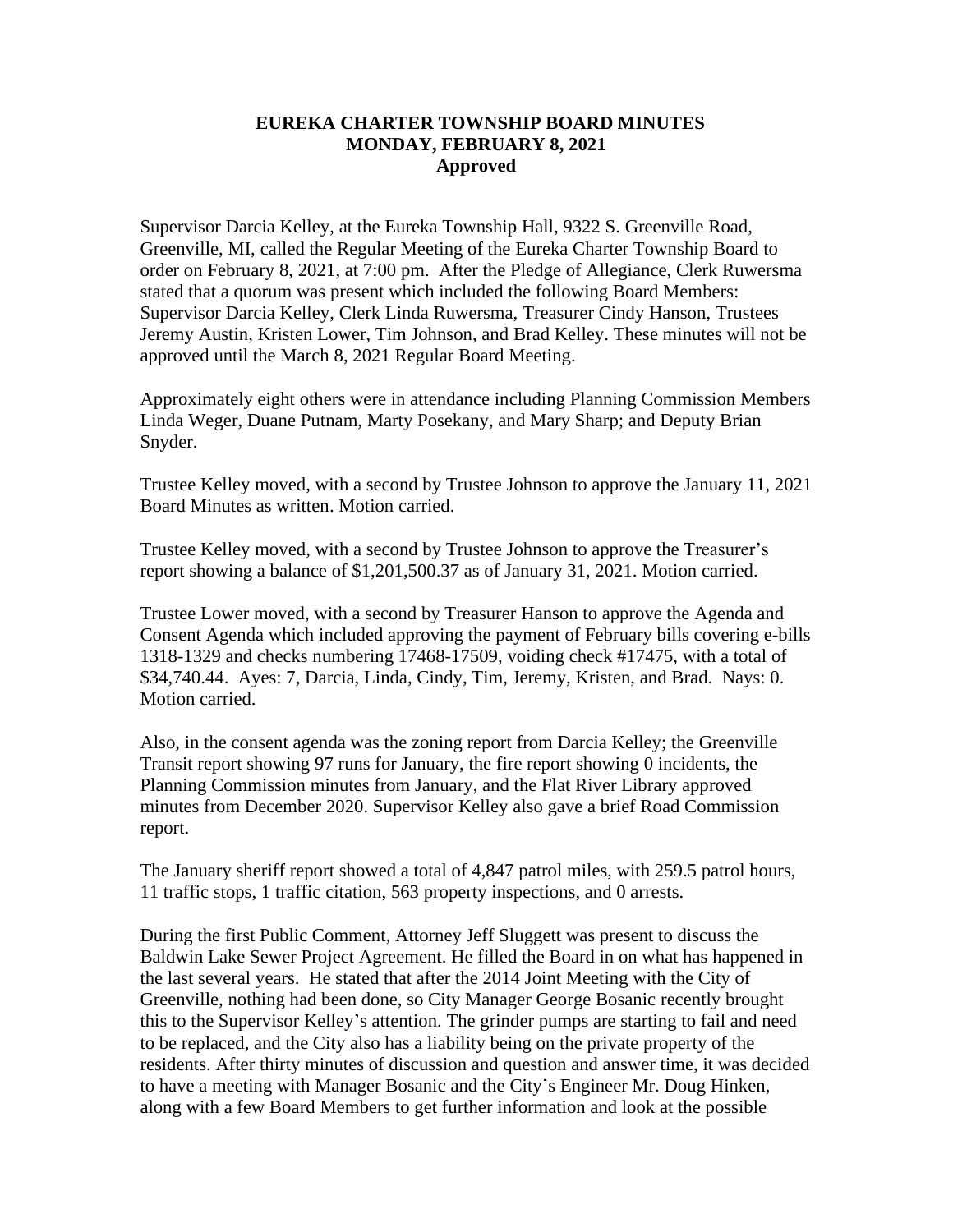options. Mr. Sluggett also mentioned that the Sewer and Water System is the City's so when the Township decides to create a non-regulatory ordinance concerning this, it would have to have the same restrictions as the City's ordinance.

The February Montcalm Townships Association Meeting/Dinner hosted by Reynolds and Winfield Township has been canceled.

Last month Supervisor Kelley received a quote from G & D Electric for \$2,525.00 to install outside lighting. Quotes from Buist Electric for around \$6,000.00 and from JZ Electric for \$7,110.00 were also received. The quotes were not for the same lighting, so new quotes came in from G & D Electric for \$2,850.00, Buist Electric for \$9,089.00, and from JZ Electric for \$4,400.00, some of the additions were for a 20' pole by the pavilion, a new light put on the existing pole near the parking lot, and three wall packs along the back of the building.

After some discussion, Trustee Kelley moved, with a second by Trustee Austin to approve for JZ Electric to install the outside lighting at the hall for \$4,400.00, with a third wall pack and a larger pole than what they had listed. Ayes: 6, Darcia, Linda, Cindy, Tim, Jeremy, and Brad. Nays: 1. Kristen. Motion carried.

Supervisor Kelley was also getting quotes for changing all the lighting at the Hall to LED lighting. The Board decided to wait and look into it at a later date.

Last month there was some discussion about the Trustee's Salary Resolution which was approved at the December Meeting. A raise from \$145.00 to \$160.00 per meeting had been discussed. After some discussion, Trustee Kelley moved, with a second by Trustee Lower to approve to raise the Trustees salary to \$160.00 per month, if in attendance of the meeting, effective immediately. Ayes: 5, Darcia, Cindy, Tim, Kristen, and Brad. Nays: 2, Linda and Jeremy. Motion carried.

Trustee Kelley moved, with a second by Trustee Lower to approve the proposed wording for the two amendments to Ordinance 79 concerning Event Venues. Motion carried.

Treasurer Hanson moved, with a second by Supervisor Kelley to approve to rescind Soil Removal Ordinance 49, as it is now part of the regulatory Mining Ordinance 84. Motion carried.

Trustee Austin moved, with a second by Trustee Kelley to approve to cancel the Verizon phone plan that has been used by the zoning official. Motion carried.

Trustee Lower moved, with a second by Trustee Austin to approve for Darcia Kelley to receive \$25.00 per month for supervisor phone expense and \$10.00 a month for zoning official phone expense, effective immediately. Ayes: 7, Darcia, Linda, Cindy, Tim, Jeremy, Kristen, and Brad. Nays: 0. Motion carried.